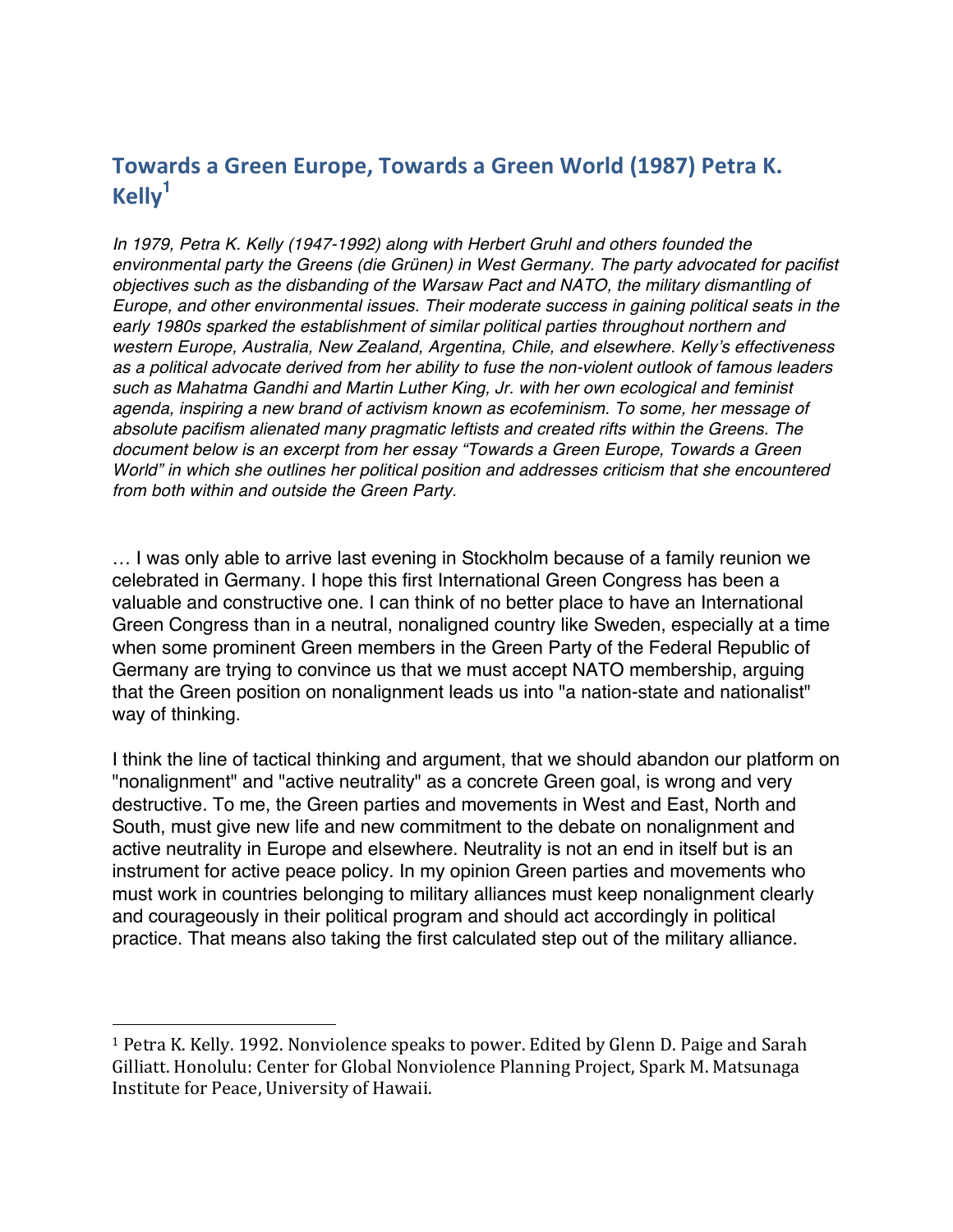I hope also that the Green parties in neutral countries such as Sweden, Finland, the Republic of Ireland, Austria, and Switzerland will cooperate more and more closely and will show us the way to a bloc-free Europe….

We also experience conflicts between those coming from a rather dogmatic, old, Leftist political perspective, which shares, rightly so, many anti-capitalist positions‹and those who come from a holistic New Age perspective, whose aims I also very much support. There is often a great clash of interest, not so much in what we are aiming for, but about how we are to do it, about what strategies we should pursue toward our common goal.

Also there are those who are called in our party the "Realos" In fact, at every step of the way, they try to moderate our political program so as to become more acceptable political partners to the Social Democrats.

In the past few weeks the "Realos" have begun questioning our green strategy of "unilateral disarmament" and our aim of dismantling the two military blocs by starting first at home with NATO. Of course, demanding to leave NATO is in itself not a program, but the beginning of a much-needed discussion about taking the first calculated step out of military alliances. It is a most necessary and important one, when we think about what the NATO alliance has been all about in the past few months. Think about Libya, think about Grenada, think about the Gulf crisis, think about the Cuban crisis, and think about the NATO maneuvers taking place in Turkey under the guise of which Kurdish minorities are being killed by Turkish troops.

There are also the undogmatic, radical independent ecologists and pacifists in the Greens, among whom I count myself, who hope to reconcile the differences I have described if the Green Party is to survive. We do not want to moderate or soften the program for the sake of power tactics!

The title of this closing session, "Toward a Green Europe and a Green World," poses questions about our own political survival at a time when major Green parties, in Germany, for example, begin to split internally on basic questions such as establishing power coalitions, and where and when to make certain compromises. …

Simply repairing the existing systems, whether they are capitalist or state-socialist oriented, should not be our aim. Our aim is nonviolent transformation of societal structures. Our aim is radical, nonviolent change of a patriarchal society which has been militarized and which has been so much accustomed to the use of force. Decentralism, global responsibility, developing at the grass-roots level new soft technologies and soft energies scaled to a comprehensible human dimension, developing a truly free and truly nonviolent society in our own communities, showing solidarity across all national boundaries and ideologies with people who are repressed and discriminated against, practicing civil disobedience against the nuclear and military state—all this can be done very effectively without having to send a lone Green minister into a Social Democratic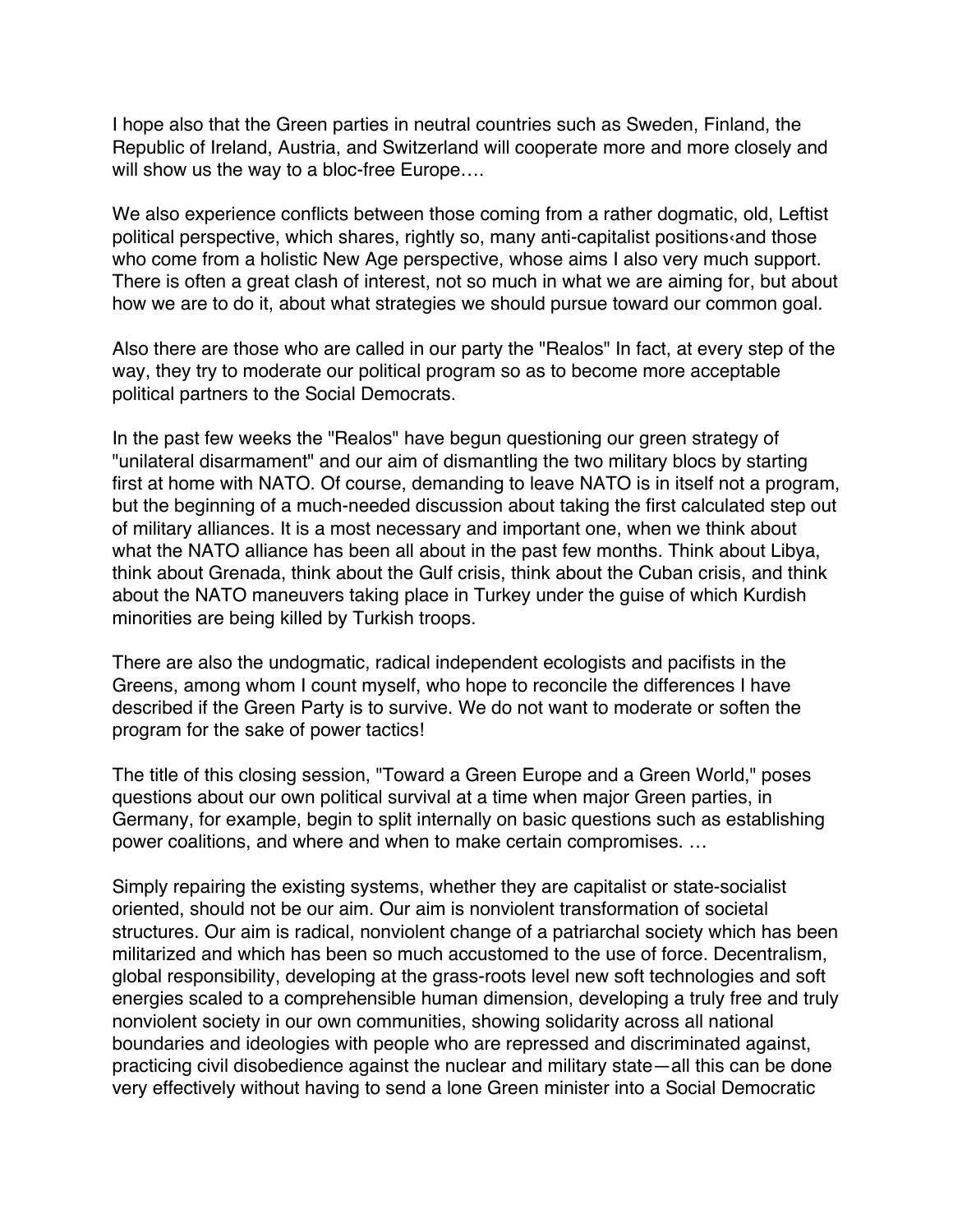cabinet accompanied by making compromises all along the way to the point of no return. This recently occurred in Hessen!

I believe that we already have considerable power. I also believe that we have much responsibility without joining any government. We can be successful if we truly believe in our own concept of power. First, it is important to realize that we do not talk about "power over" or "power to dominate" or "power to terrorize or oppress." When we speak of a new type of power, the power of nonviolence, it is rather about abolishing power as we know it. We define the power of nonviolence as something common to all, to be used by all, and for all. Power over is to be replaced by shared power, by the power to do things, by the discovery of our own strength as opposed to a passive reception of power exercised by others, often in our name.

At the founding of the Green Party in the Federal Republic of Germany, I coined the term "anti-party party" for the Greens— trying to express that new kind of power. The Hungarian writer Gyorgy Konrad expressed it all the better with the term "antipolitics," as a moral force: "Anti-politics strives to put politics in its place and makes sure it stays there, never overstepping its proper office of defending and refining the rules of the game in a civil society. Anti- politics is the ethos of civil society, and civil society is the antithesis of military society."

The time may or could come one day when we will have a truly ecological political partner. Then we could form a "Green government." (We already have Green mayors!) But that time is not yet in sight. Many more must first be convinced of ecological politics as the only choice for survival on planet Earth before we can have truly alternative governments.

Years ago, recalls Murray Bookchin, the French students in the May-June uprising of 1968 magnificently expressed their sharp contrast of alternatives in their slogan: "Be practical. Do the impossible!" To this demand, we, the generation that faces the next century, can add the more solemn injunction: "If we don<sup>1</sup>t do the impossible, we shall be faced with the unthinkable."…

We would like to get to a Green Europe and a Green World. But there are a few important preconditions that must be part of Green thinking.

First, an ecological society is a truly free society that is based on ecological principles that can mediate humanity<sup>1</sup>s relationship with nature. That means searching for soft, decentralised technologies and energies and for ways of true coand self-determination. It means rejecting and moving away from monolithic modes of production and monolithic technology and monolithic institutions like the military-industrial complex. I believe it is true, as Professor Seymour Melman of Columbia University points out, that there is no economic necessity inherent in capitalism which gives the war-economy dominance. That is a political choice. But at this moment, the five hundred largest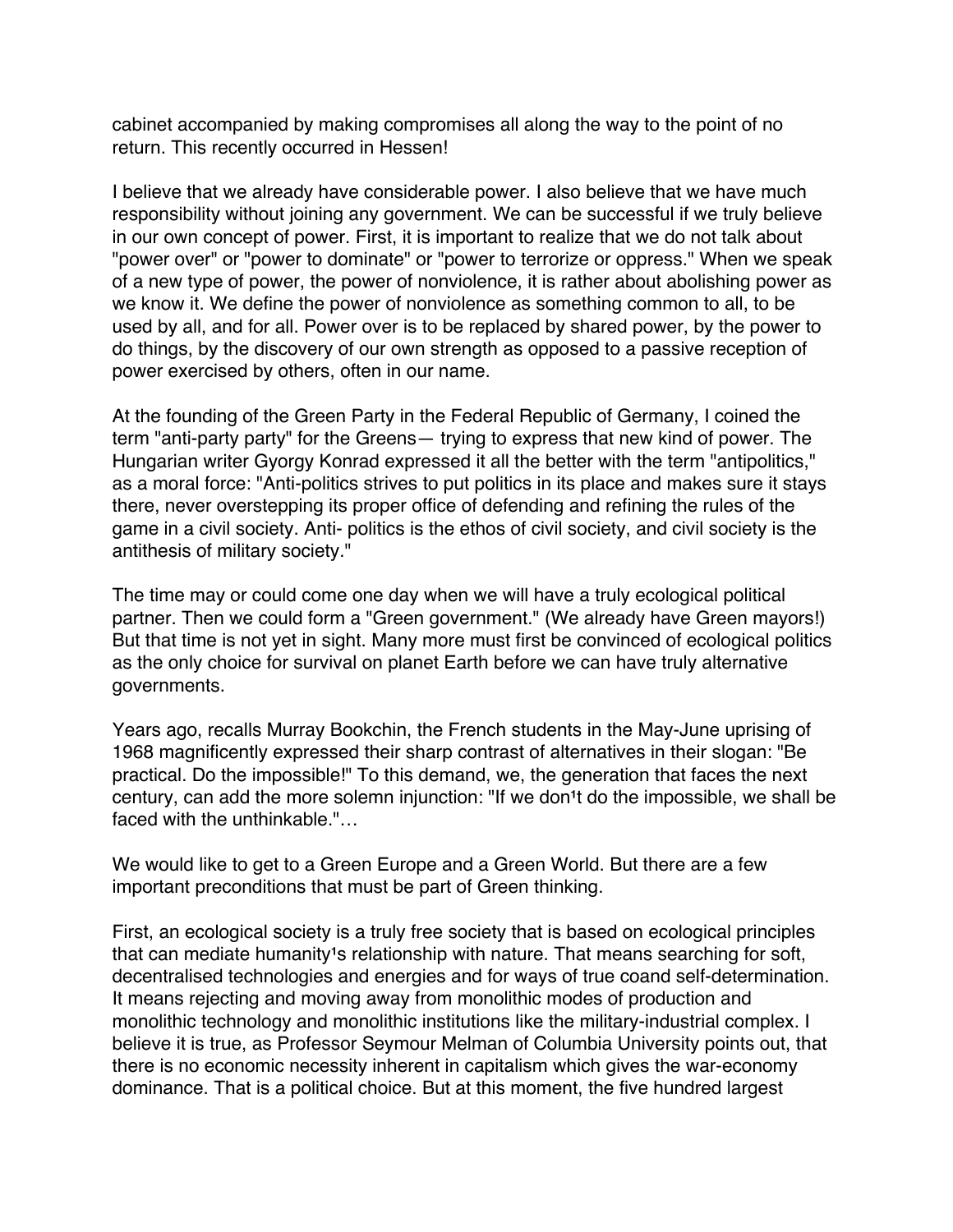industrial corporations control nearly one trillion dollars in corporate assets in the United States. The six hundred largest multinational corporations will control over forty percent of the planetary production by the end of the 1980s. The result of all of these monolithic modes and trends has been wastefulness, overdependence, and unnaturalness.

But a truly free society must also mean the guarantee of economic, social, and individual human rights. It means that we must speak out loudly to be heard and counted wherever basic human rights are not respected, regardless of country or ideology, regardless of where human rights are violated, whether in Poland or Chile, South Africa or Turkey, El Salvador or Afghanistan.

Unfortunately, at this congress of Green parties, our friends working in the independent Green initiatives in East Germany, Hungary, Poland, the Soviet Union, and Czechoslovakia are missing, unable to join us. "Glasnost" must also include them and their right, as well as ours, to travel and consult one another. Green movements are growing daily within Eastern Europe and in the Third World. We must never forget or ignore them, for all too often we are too "Eurocentric" in our thinking. Each of us must have the right to practice detente from below!

A truly free society must also mean that we do not want peace that oppresses us. We must learn, on our terms, what peace and freedom mean. The phrase "peace and freedom" all too long has been part of Right-wing vocabulary and ideology, at times sadly neglected by the Left, sometimes even within our own ranks. I have been disappointed when I have seen the amount of time, effort, and money we have put into campaigns against the Contras in Nicaragua while at the same time neglecting the question of Afghanistan or the question of releasing certain political prisoners in countries of Eastern Europe. There can be no peace if there is social injustice, if there is suppression of human rights. Internal and external peace are inseparable!

Second, when we try to rid the world of things as oppressive as nuclear, chemical, and conventional weapons, or poverty, sexism, and racism, it can help us to look at their structural underpinning. This is a system of patriarchy which is found in all systems, whether they are capitalist or state-socialist. Patriarchy is a system of male domination, prevalent in both capitalist and socialist countries, which is suppressive of women and restrictive to men. Patriarchy is a hierarchical system in which men have more value and more social and economic power. Under it women suffer both from oppressive structures and from individual men. It shows itself in all areas of our lives, affecting political and economic structures, our work, our home, and our personal relationships. To put it bluntly—men are at the center of a patriarchal world in East and West and South and North—whether they want to be or not. But I believe that norms of human behavior can and do change over the centuries and these aspects also can be changed. No pattern of domination is necessarily part of human nature. However, that means that certain men within the Green parties must give up their privileges and their malechauvinistic ways of "politics."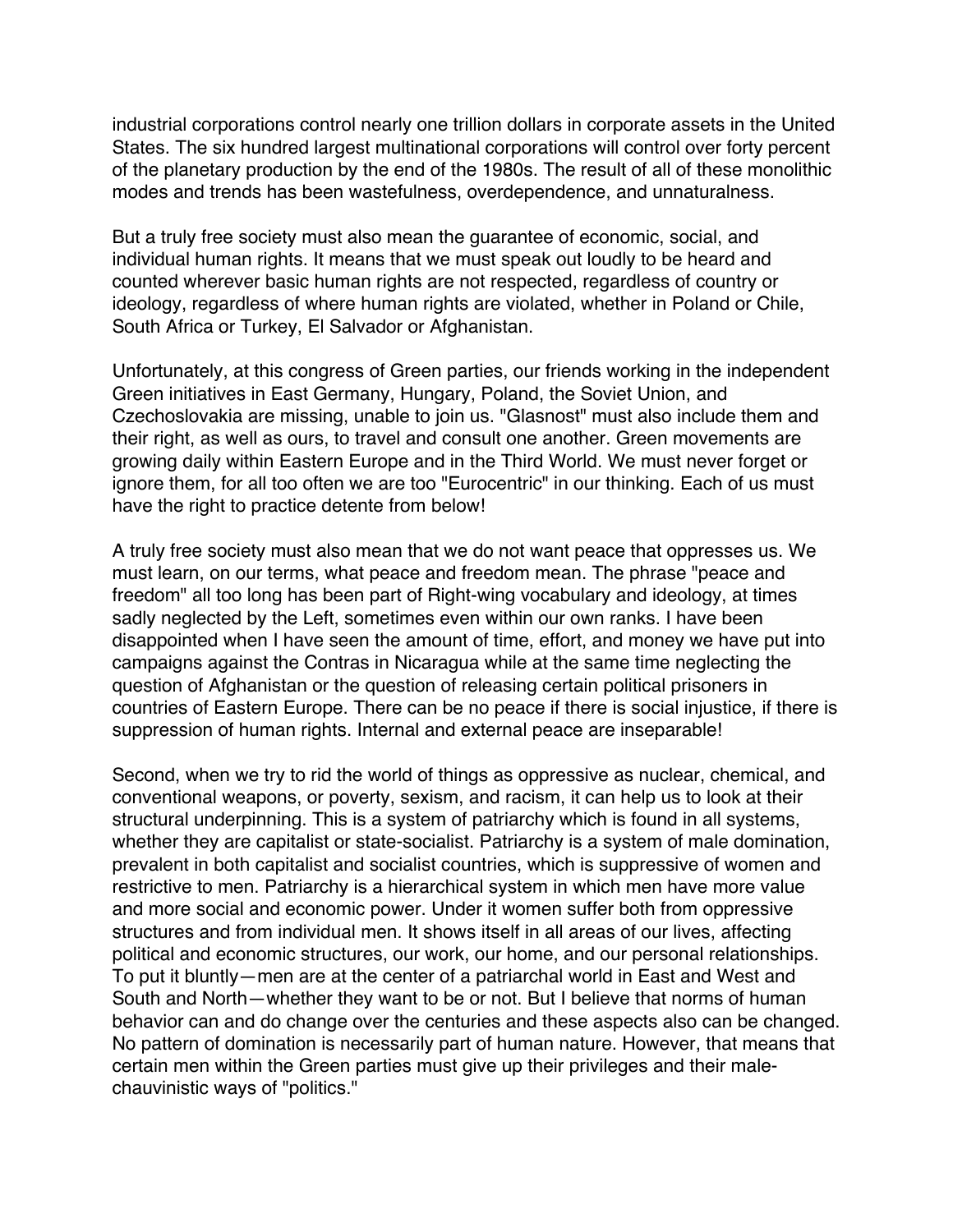Third, the type of true disarmament we are talking about has been best expressed by women coming from five European countries where deployment of American and Soviet nuclear missiles has taken place. I quote from their joint statement: Despite our differences, we are united by the will for self-determination, to struggle against the culture of militarism in the world, against uniforms and violence, against our children being educated as soldiers, and against the senseless waste of resources. We demand the right of self-determination for all individuals and peoples. We want to make a specific cultural contribution to changing existing social structures. That is why we also challenge conventional gender roles and why we ask men to do the same.

The freedom to determine one<sup>1</sup>s own fate also means freedom from exploitation and violence: in our thoughts and actions, at our places of work, in our relationship with nature, and in the relationship between men and women, between generations, between states, between East and West, and between North and South in global terms.

We must, I believe, hold onto our strategies of unilateral disarmament, always making the first step and never pointing at the other side before we look at our own glass house.

Fourth, the most internationalist task for us all is to practice "detente from below" across all national boundaries and ideologies. This means that we should stay in touch with those high up in places of power, but at the same time we should devote our time and efforts equally to those in nonviolent political opposition, to those working on independent initiatives who are still harassed and politically suppressed. Some Greens in my own country prefer to speak only at a selected high level. But speaking with politicians at a very high level should never make us compromise or make us less committed when it comes to our friends in the independent ecological, peace, and women<sup>1</sup>s movements from below. For example, some who want to speak to Mr. Erich Honecker may moderate or lessen their contacts with the independent peace initiatives in Eastern Germany or may begin to ignore them in order to be reinvited. They have not yet understood what can be done when one speaks to both levels on an equal basis and when one devotes energies and time both to Mr. Honecker and to those working in the independent initiatives. Mr. Honecker and the rest will respect the Greens all the more if we continue our solidarity work in favor of the independent peace and ecological groups in Eastern Germany without losing touch. We need not take up the game of "silent" diplomacy. Too many do that already!

Practicing "detente from below" also means doing everything possible to build up a demilitarized, nonaligned Europe in the spirit of Olof Palme, as opposed to Western European military and nuclear superpower now in the making. The German Christian Democrats and the CSU want a hand on the nuclear trigger and more co-determination in nuclear affairs. I need not explain again the Pershing 1-A debate in our country. For the time being Mr. Helmut Kohl has begun to understand at last the arguments of the peace movement concerning the Pershing 1-A missile. But we all know that between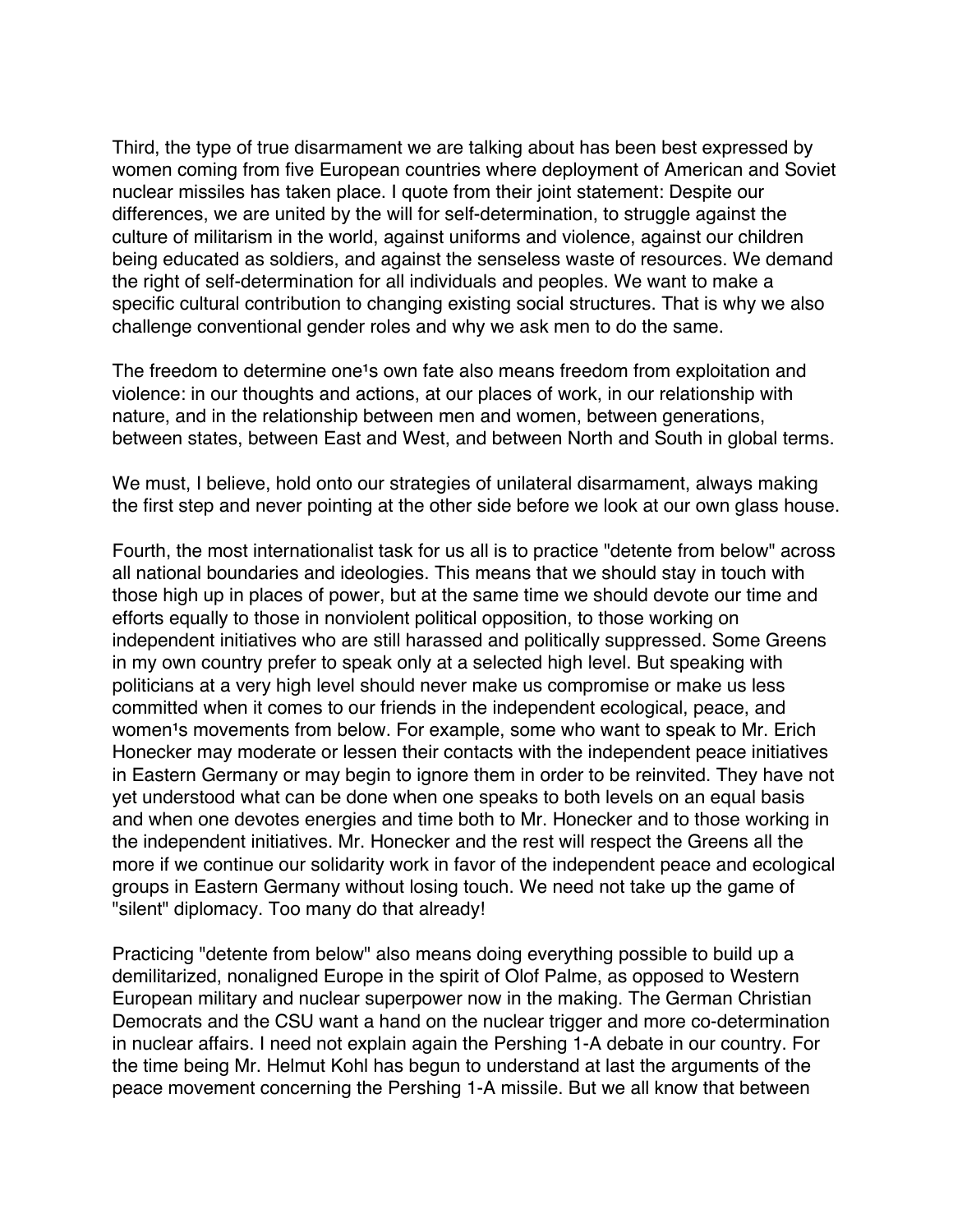the lines, conservative and reactionary forces in the Federal Republic of Germany are in favor of the idea of British and French nuclear cooperation including, one day, German participation on the basis of full equality. I believe that one of the most important tasks for the European Green Parties is preventing a third military and nuclear superpower called Western Europe.

Fifth, recently our Minister of Justice, Mr. Hans Engelhard, claimed that there is no such thing as the right to civil disobedience in a democratic society. But we continue to insist upon this right as an integral part of every democratic society. We shall continue to reply to the violence of the state with effective nonviolent campaigns. Nonviolence is stronger than violence. We must do everything possible for nonviolent conflict resolution within our own ranks and to spread knowledge and training concerning social defense, i.e. nonmilitary forms of defense. We must be very clear about what we mean when we call ourselves a nonviolent party and a nonviolent movement. The means and the ends must be parallel. You cannot reach a peaceful end with violent means and you cannot reach a just end with unjust means.

Those who call themselves part of the "autonomous" movement and who use violent means at mass rallies and demonstrations must realise that they are not helping us. They are not aiding our cause but rather are deliberately or involuntarily doing our adversaries a service whenever they act side by side with paid provocateurs as if they themselves were supporters of the nuclear lobby and of the nuclear state which we reject. Nonviolent struggle does not mean passive acceptance or inaction. Nonviolent struggle gains its meaning and impact from massive civil disobedience, creatively planned and carried out without confirming conventional establishment expectations of violence. Therefore, we must learn from similar situations in other countries and develop effective methods of nonviolent action.

I was very saddened last April while in Guernica in the Basque country to find that some Green members of the Rainbow Fraktion of the European Parliament have sympathies with the ETA, which is nothing but a criminal organisation using very violent means to try to bring about change. It was embarrassing to see how frustrated and how upset nonviolent groups in the Basque country have become because a few prominent Green members of the European Parliament have suggested that an organisation such as ETA should begin discussions and talks with the Spanish army. This is like asking the Red Army Faction to have discussions with the German government. Actually, as I discovered in the Basque region, there is so much hope and support for nonviolent forms of change that the majority of the Basque people are not on the side of violence and senseless killings. I hope that all Green parties will become more and more Greenpeace-like, firmly committed to nonviolent action. This is a model that all of us should follow.

Sixth, last but not least, in the process of trying to bring more peace, justice, and harmony to this world, we ourselves must become more peaceful, just, and tolerant with